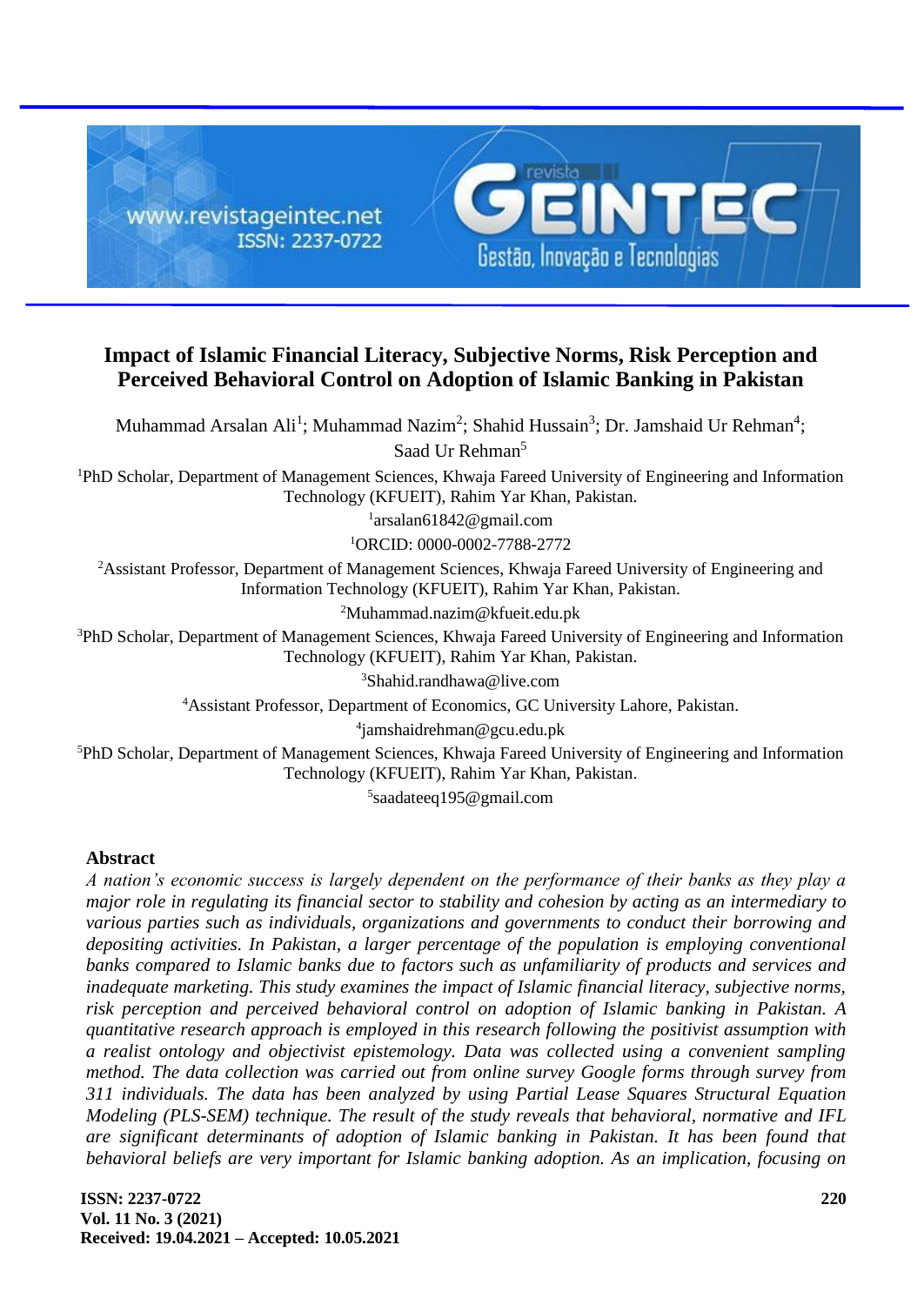*risk management while providing quality information to the customers towards Islamic banking products will lead to increase Adoption of Islamic banking in Pakistan.*

**Key-words:** Adoption of Islamic Banking, Islamic Financial Literacy, Risk Perception, Subjective Norms, Perceived Behavioral Control.

# **1. Introduction**

Over the past few decades, there has been a dramatic change in the field of banking. Financial innovation and systems have become increasingly and competitive part of the economy over time. Last three decades of Islamic banking sectors reveal that there is lot of change in the banking perception and financial systems (Anom, 2016). It is one of the maximum powerful programs in modern times, and it has managed to capture the interests of millions of people around the globe (Atkinson & Messy, 2011). Both Islamic and modern economists have displayed interest in the program because of its principles and features (Rehman, 2020). Apart from the fact that most Islamic banks are situated inside the Middle East and Islamic republics, big sum of ordinary foreign banks have revealed interest in the Islamic banking organism. Islamic financial products have been growing according to their need and scope. Islamic interest in Islamic banking is grounded on evading "interest" which is a key factor (Mahmood, 2019). Standard banking systems rely on using interest to finance their businesses. However, Islamic banks say they are permitted from such procedures and regulations. Islamic Bank works on the usage of returns and the sharing of losses and trades which means free from all forms of profit (Sudarsono et al., 2021). The huge increase in Islamic banks is the main reason for this study. However, the current study is also intended at financing in the existing Islamic financial education system in Pakistan.

The entrance of IB in Pakistan, configuration was noted in 2002 since then it operates similarly to a standard bank. Moreover, the Government of Pakistan working hard to encourage the IB and gives full support to individuals who were willing to join (Majeed & Zainab, 2017). IBB (2017) explains that twelve banks give independent services for the operation of Islamic banks in Pakistan. IB products share in the industry of banking is 12.4% and 14.5% respectively. However, there are many commercial banks in Pakistan also started their operation, Muslim commercial bank is lead the number 2581 and have a large number of branches in Punjab. On the other hand, Meezan Bank builds with 601 branches in 2002, Bank Islami Pakistan Ltd. build in 2006 with a total of 218 branches, Dubai Islamic Bank Pakistan Ltd. was established in 2006 and have 200 branches. Al Baraka Bank Pakistan Ltd. became operational in 2010 with a total of 180 branches. MCB-Islamic Bank Ltd also operating in Pakistan started operating in 2015 with 76 branches. Moreover, the main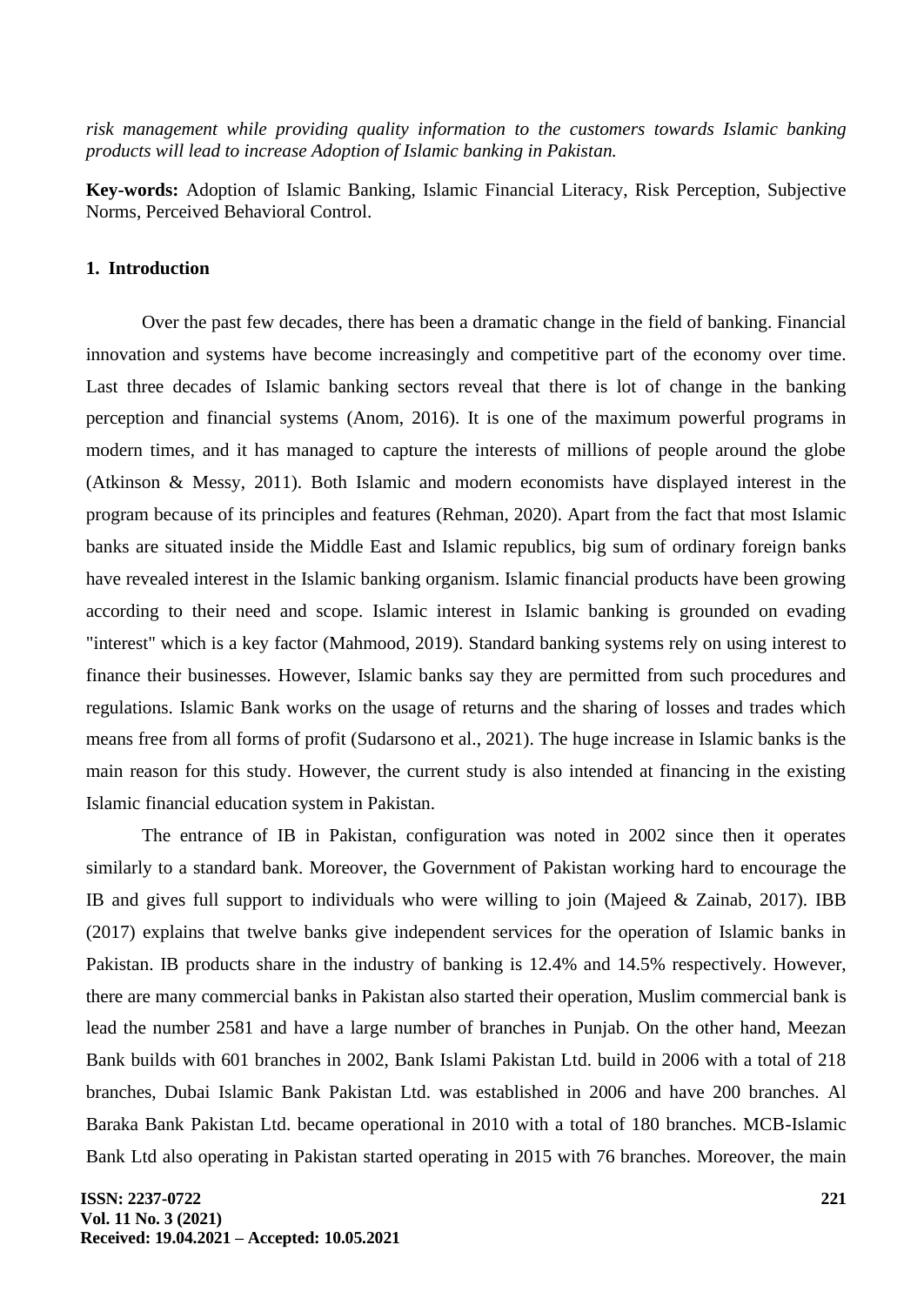objective of this study is to determine the effect of Islamic financial literacy on the adoption of Islamic banking. Another main goal of this study is to determine the relationships between subjective norms, perceived risk and control over perceived behavior on adoption of Islamic banking respectively.

Previous research has examined the acceptance of Islamic banking and its impact on Islamic financial literacy (Zaman et al., 2017). AIB also influences perceived behavior and norms (Nain et al., 2014; Suleiman and Datin, 2013; Taib et al., 2008; Hanudin et al., 2011). In addition, little attention has been paid to high-income Asian countries, deteriorating businesses, and the elderly. Several new studies have focused on the risk perception of taking IB (Kaawaase and Nalukwago, 2017; Lujja et al., 2016), but they do not yet understand how banks should develop plans to ensure success of IB. The novelty of this study is to examine the impact of Islamic banking from Pakistan's perspective. Previous research only examined the acceptance of Islamic banking and its impact on Islamic financial literacy (Zaman et al., 2017). The adoption of Islamic banking also affects risk perceptions (Anthony Mariadas & Murthy, 2017) and under subjective norms (Jaffar & Musa, 2016) based on the literature, it can be said that the AIB also affects perceptions and behavior control (Albashir et al., 2018). On behalf of the literature, we say that this is the first type of study that examines the influence of Islamic financial literacy, risk perception, subjective norms, and behavioral control on the acceptance of Islamic banking evidence from Pakistan.

# **2. Literature Review**

# **2.1. Concept Adoption of Islamic Banking (AIB)**

Word 'Adoption' means to choose something. Concept Adoption refers to a customer receiving product services and how they likely to join services of their willing product in the future. The concept of Islamic banking is related to banking services that are approved by Islamic teachings. (Tara et al, 2014). Islamic banking in Islam has many aspects, first sharing of profit, which means profit will be equally distributed to the partners, Second sharing of loss also must be equal and third most important aspect in Islam is zakat, applicable to the user having saving amounts. Islam also encourages halal trading any kind of trade with Islamic rules and regulations which gives benefits to individuals to select halal trade and Islamic banking. IB is not only for Muslims but also provides its services to any religion (Jaffar & Musa, 2016). Customer satisfaction is the main source of joining Islamic banking because Islamic banking gives the concept of business and investment in profitable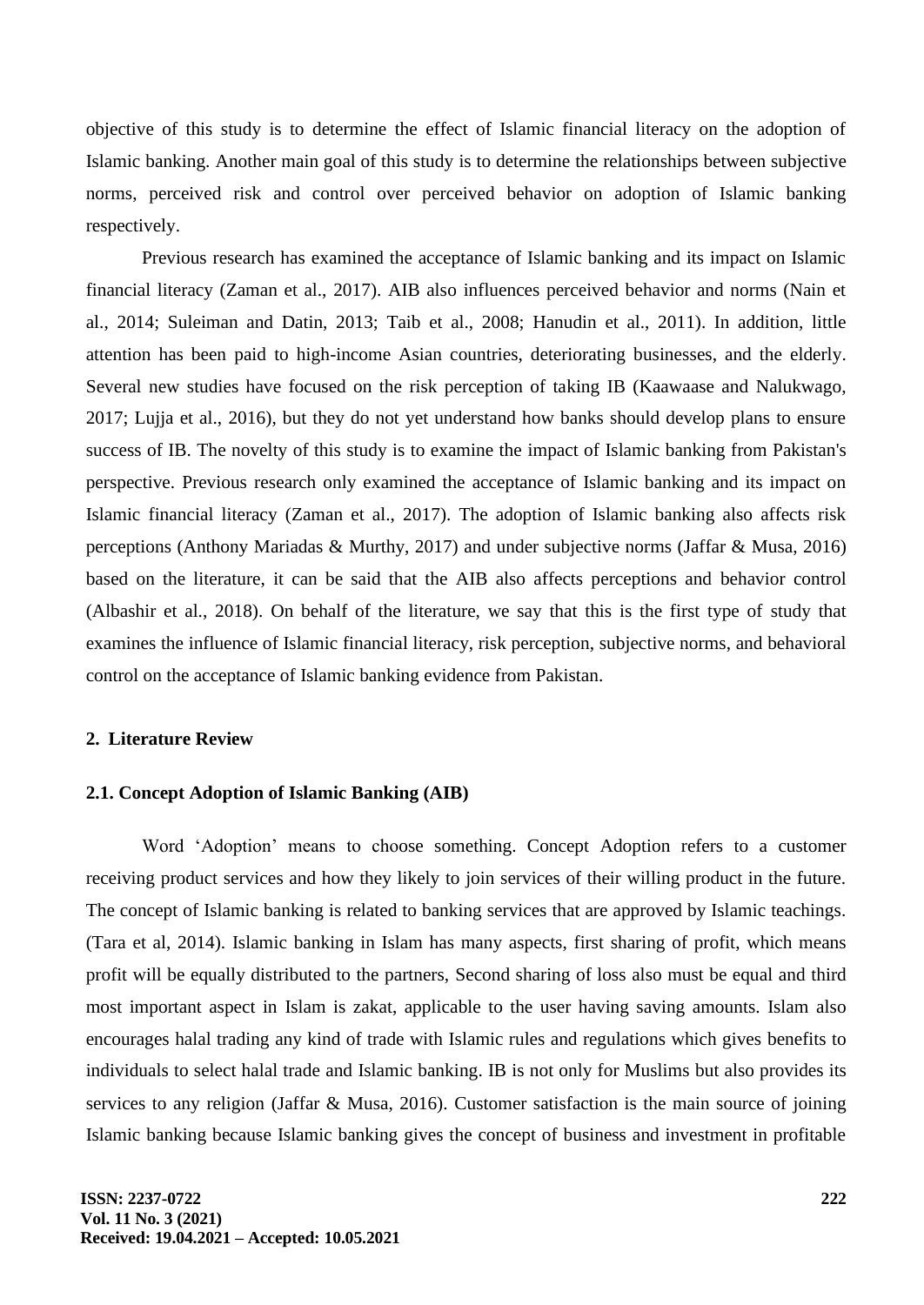organizations therefore individuals from any religion want to join IB (Saad, 2012). However, in this study, many factors of Islamic banking were examined and also find the influence on the Adoption of Islamic banking in Pakistan.

#### **2.2. Islamic Financial Literacy (IFL)**

Muslims are facing many challenges towards IFL. They have less financial knowledge and want to learn Islamic financial terms and seek financial supports from Islamic intermediaries. They have not understood Islamic finance and how to deals with financial services using IFL (Zaman et al., 2017). However, if they have good IFL they must have proper information about interest rates, national economic conditions, personal finances, and growth rates. Another challenged for Muslims is to find a type of financing regarding Islamic terms and conditions. Therefore, IFL is not easy to understand because IFL believes in the faith and teachings of Islam (Antara et al., 2016). IFL standardizes the financial products and investors and business holders are wide view to adopt Islamic banking products (Bin Abdullah et al., 2015). Rahim et al. (2016) explained IFL thoroughly if you have good IFL you have excellent abilities, better skills, and a high attitude towards the understanding of financial information. Furthermore, Antara et al. (2016) set the level of IFL by says that individual having good financial knowledge and appropriate skills easily completes their financial transactions and knows the importance of Islamic financial literacy and also change their attitude towards adoption of Islamic banking. Previous study and also influence decision making (Mahdzan et al., 2017; Arora and Marwaha, 2014; Yusuff and Mansor, 2016). Moreover, another study found that IFL is correlated with the Adoption of Islamic banking (Noussair et al., 2013). In addition, therefore Islamic financial literacy has a strong relationship with AIB, and IFL also encourages individuals to take part in risky investments. (Rajan and Santhakumar, 2018). Therefore, a Hypothesis was developed:

H1 High IFL positively affects the AIB.

### **2.3. Risk Perception (RP)**

Risk perception can be explained as uncertainty about certain products and services. RP also identifies individual experiences and efforts for each product and service and how they perceive the risks. Islamic banks work with Islamic rules and regulations, there is no concept of interest in Islam, so all banks offer interest-free services as interest rates can increase uncertainty about profits.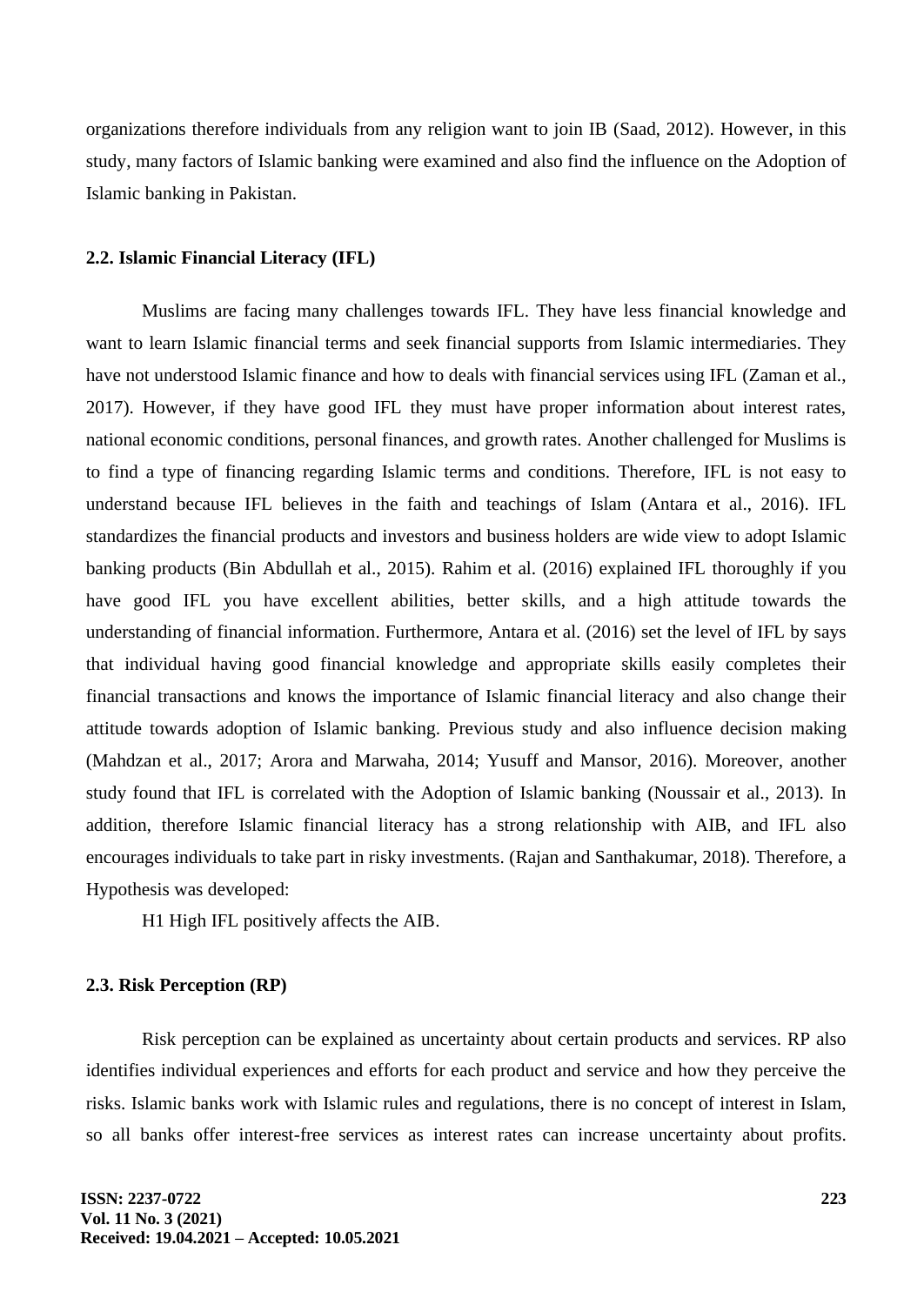(Anthony Mariadas & Murthy, 2017). According to Islamic principles, the only way for Muslim bank customers to benefit from trade and investment as a means of revenge is when exposed to risk through the risk-sharing method. On the other hand, Conventional banking always applies interest rates on savings and deposits, IB always encourages investment and provides equal rights to profits and losses and the same sharing of risk. In addition, investors and borrowers will have the same risk perception for the adoption of Islamic banking (Sudarsono et al., 2021). However, IBs also accept low-risk projects because they invest in companies and other parties providing their services and making their customers happy by making the right choices. Perception of risk plays an important role in the acceptance of Islamic banking because the Islamic concept is a low-risk concept. Perception has changed his mind to accept Islamic banking and make strong decisions. However, due to the lowrisk perception, the adoption of Islamic waivers has increased and increased profitability. Hence it is desirable.

H2: Risk perception positively influence on adaptation of Islamic banking.

### **2.4. Subjective Norms (SN)**

Subjective norms are called the influence of social factors. In SN social pressure is also used to reflect or not reflect certain characters (Fishbein and Ajzen, 1977). In some cases, social pressure controls attitudes towards certain behaviors and reflects the value of subjective norms (Fishbein and Ajzen, 1977). The following practices have elements of a framework called shared beliefs and the motivation for enforcing those beliefs because they can change behavior towards the adoption of Islamic banking. The general belief is the individual's perception that certain independent influences him to act while encouraging the importance of Islamic banking. Moreover, this practice requires further consideration and finds the impacts in the literature regarding the relationship between subjective norms and adoption of Islamic banking. The study by Echchabi and Aziz (2012) shows that the values they present predict individual intentions towards adoption of Islamic banking. In financial literature, another practice has also proven to be very predictable for adoption of Islamic banking (Siang & Weng, 2011). Previous studies conducted on this topic have shown a significant effect of SN on Adoption of Islamic banking (Amin, 2012; Omar & Owusu-Frimpong, 2007), Islamic financial products (Ali & Jama, 2016; Amin et al., 2016), online banking (Amin, 2012; Juwaheer, Pudaruth & Noyaux, 2012) and budget financing and goals towards personal finances (Razak & Abduh, 2012). However, the study by MdHusin and Rahman (2016) found that humble standards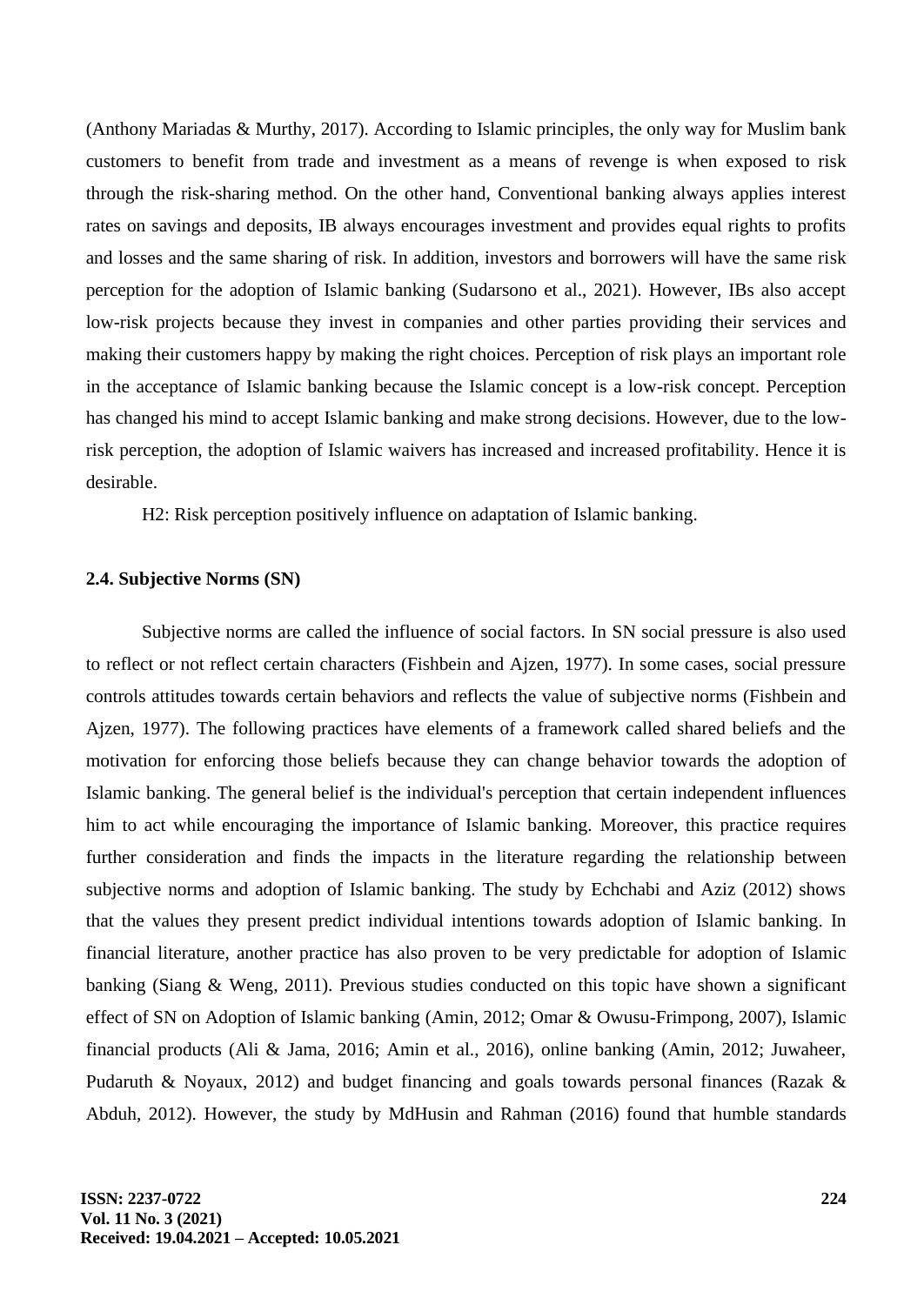determine moral goals and create norms and values. The results from the previous study indicate the importance. Therefore;

H3: Subjective norms have a positive effect on the AIB.

# **2.5. Perceived Behavioral Control (PBC)**

Perceived Behavioral Control is defined as "a person's perception of how easy or difficult it can be to behave. The Perceived Behavioral Control defines a regulatory standard for the behavioral performance of a given effect. " PBC is classified as a dynamic variant that has a direct effect on actual behavior as well as an indirect effect on actual behavior by acceptance. When people believe they have little power to do this behavior (Hussain et al., 2021).In the absence of the necessary abilities like skills and perceived behavior control, their adoption of Islamic banking may be less, even if they have positive behaviors and intention towards adoption of IB they easily manage all money related transaction offered by Islamic banking products. Theory of planned behavior (TPB) identifies the role of PBC and also explains the perceived values. PBC increases the thinking of mind and how to perceive the value and how to react with them and play an important role in adoption of Islamic banking. However, Ajzen (2002) finds PBC connected with the theory of planned behavior and also predicts nature and human behavior. PBC also influences adoption of Islamic banking and also impacts knowledge sharing (Ajzen, 1991; Conner and Armitage, 1998). Therefore:

H4 Perceived Behavioral control has a positive influence on adoption of Islamic banking



# **3. Methodology**

A qualitative method was used in this research. The population was used in this research from Pakistan having IB accounts. Islamic banking products are according to sharia so that's why they give knowledge and experience towards the adoption of Islamic banking. Moreover, a convenient sampling technique was used in this study to collect data from Google forms. The purpose of the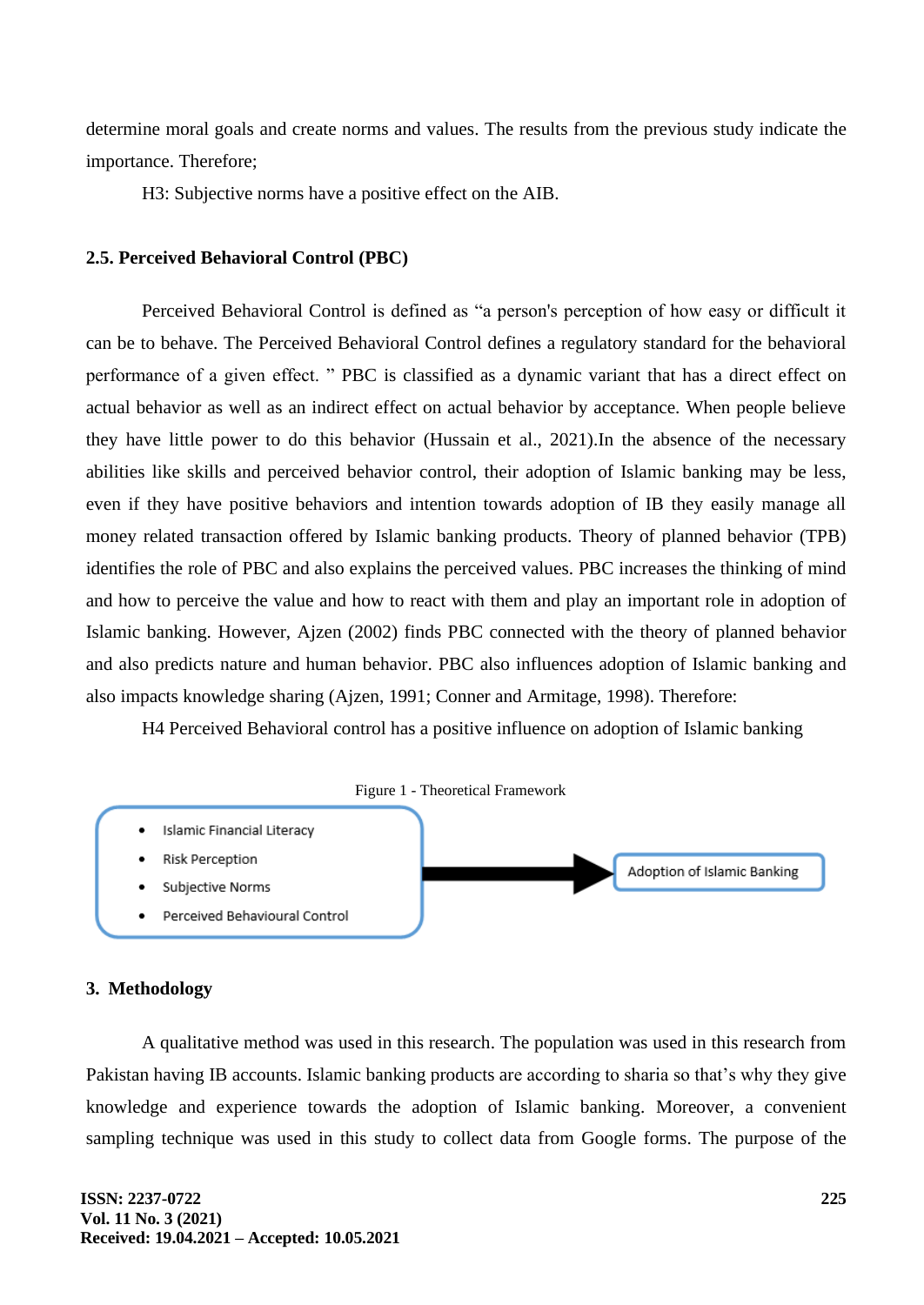questionnaire was to measure the relationship between IFL, PBC, RP and, adoption of Islamic banking in Pakistan. Structural equation modeling and CFA were used to determined hypothesis results. In addition, at the start of the questionnaire question was asked from respondents "do you have an Islamic banking account?" if they answer yes then the questionnaire was opened, and if the respondent clicks on No, the questionnaire was submitted. 350 responses were collected from Islamic banking customers, 318 questionnaires were valid,32 respondents were refused to have an Islamic banking account. Furthermore, Thus with an effective sample of 318 and the overall response rate was good.

# **4. Results**

Quality research and data from an online survey were used to evaluate results. Data from online survey gives exact value and they also authentic. Sekaran (2006), identifies the responses criteria by saying at least 75% of responses must be collected to analyze the results. The maximum result meets the standard of the research and fulfills the main objectives of the study. Zikmund et al. (2012) examine that data quality and the number of missing entries should be checked before analysis because after data collection many entries were missing, and respondents forget to click the answer and go to the next page. However, in this study, all questions were mandatory, if respondent not click any option then never start a new page. After collection of data and resolve mistakes, the results were appropriate and clear. Moreover, closed-ended questions were used in this research so that's why coding is easy after editing the data. Completion of the process of coding and editing then starts data screening which performs to find outliers and also checks the normality of the data used in this study. Plonsky (2015) explains the value of data screening, used to analyze the assumptions, statistical analysis, and finally reached the minimum requirement of the research. However, Martin and Bridgmon (2012) stated data that it is a very difficult process to evaluate the hypothesis used in research.

# **4.1. Descriptive Statistics**

Islamic bank accounts holders in Pakistan were used in this study to ask the questions from them. Questionnaire consists of a total of 43 questions mandatory for the respondents to answer. All questions in this study were on a five-point Likert scale. Descriptive statistics and demographic data used in this study were to collect respondent's information and their perspectives regarding Islamic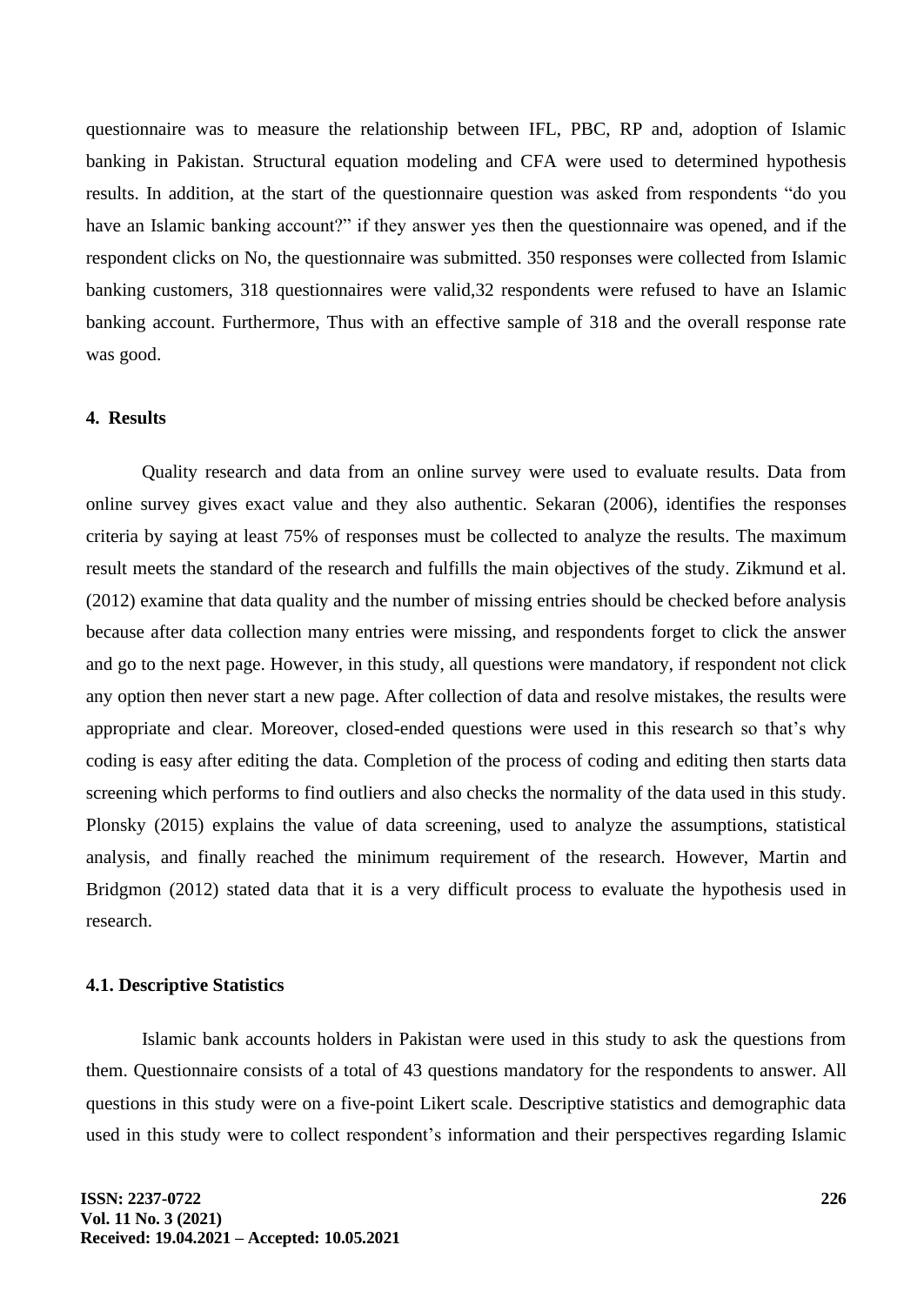banking. However, 311 respondents, 253 were male and 53 female. The age of most clients is more than 40 years. Salary or income segment data shows that the typical compensation range for clients was between PKR 500,000 and 100,000. The majority of respondents were graduate and highest in the education segment, 17 respondents with doctoral certificates. The capability level of respondents affirms that they have profound information to offer their input on the inquiries posed. Respondents' information is likewise significant in lessening reaction predisposition (Kline, 2011). As far as work, it was tracked down that 152 customers were maintaining their organizations while 157 were employed. As to questions, it was tracked down that all respondents have Islamic financial balances. In any case, it is extremely astonishing to realize that most clients are as yet new to Islamic financial items.

| Age |                      | Frequency        | Valid Percent |  |
|-----|----------------------|------------------|---------------|--|
|     | Less than 20         | 06               | 6.8           |  |
|     | $21 - 30$            | 23               | 13.8          |  |
|     | $31 - 40$            | 149              | 47.6          |  |
|     | $41 - 50$            | 62               | 19.9          |  |
|     | More than 50         | 57               | 20.9          |  |
|     | Total                | 311              | 100.0         |  |
|     | Gender               |                  |               |  |
|     | Female               | 59               | 18.6          |  |
|     | Male                 | 253              | 81.4          |  |
|     | Total                | 311              | 100.0         |  |
|     | Occupation           |                  |               |  |
|     | <b>Business</b>      | 152              | 49.2          |  |
|     | Services (Job)       | 157              | 50.8          |  |
|     | Total                | 311              | 100.0         |  |
|     | Education            |                  |               |  |
|     | Non Formal Education | $\mathbf{1}$     | $\cdot$ 3     |  |
|     | Primary              | $\overline{3}$   | 1.0           |  |
|     | Secondary            | $\overline{20}$  | 6.4           |  |
|     | Graduate             | 158              | 50.8          |  |
|     | Post Graduate        | 110              | 35.4          |  |
|     | Doctorate            | $\overline{17}$  | 5.5           |  |
|     | Prefer not to say    | $\overline{2}$   | .6            |  |
|     | Total                | 311              | 100.0         |  |
|     | Income annual (Lac)  |                  |               |  |
|     | 5                    | 103              | 33.1          |  |
|     | 5 and 10             | 98               | 31.5          |  |
|     | 10 and 15            | 47               | 15.1          |  |
|     | 15 and 20            | 24               | 7.7           |  |
|     | More than 20         | 16               | 5.1           |  |
|     | Prefer not to say    | 23               | 7.4           |  |
|     | Total                | 311              | 100.0         |  |
|     | Area of Residence    |                  |               |  |
|     | Rural                | $\overline{113}$ | 36.3          |  |
|     | Urban                | 198              | 63.7          |  |
|     | Total                | $\overline{311}$ | 100.0         |  |

Table I - Descriptive Statistics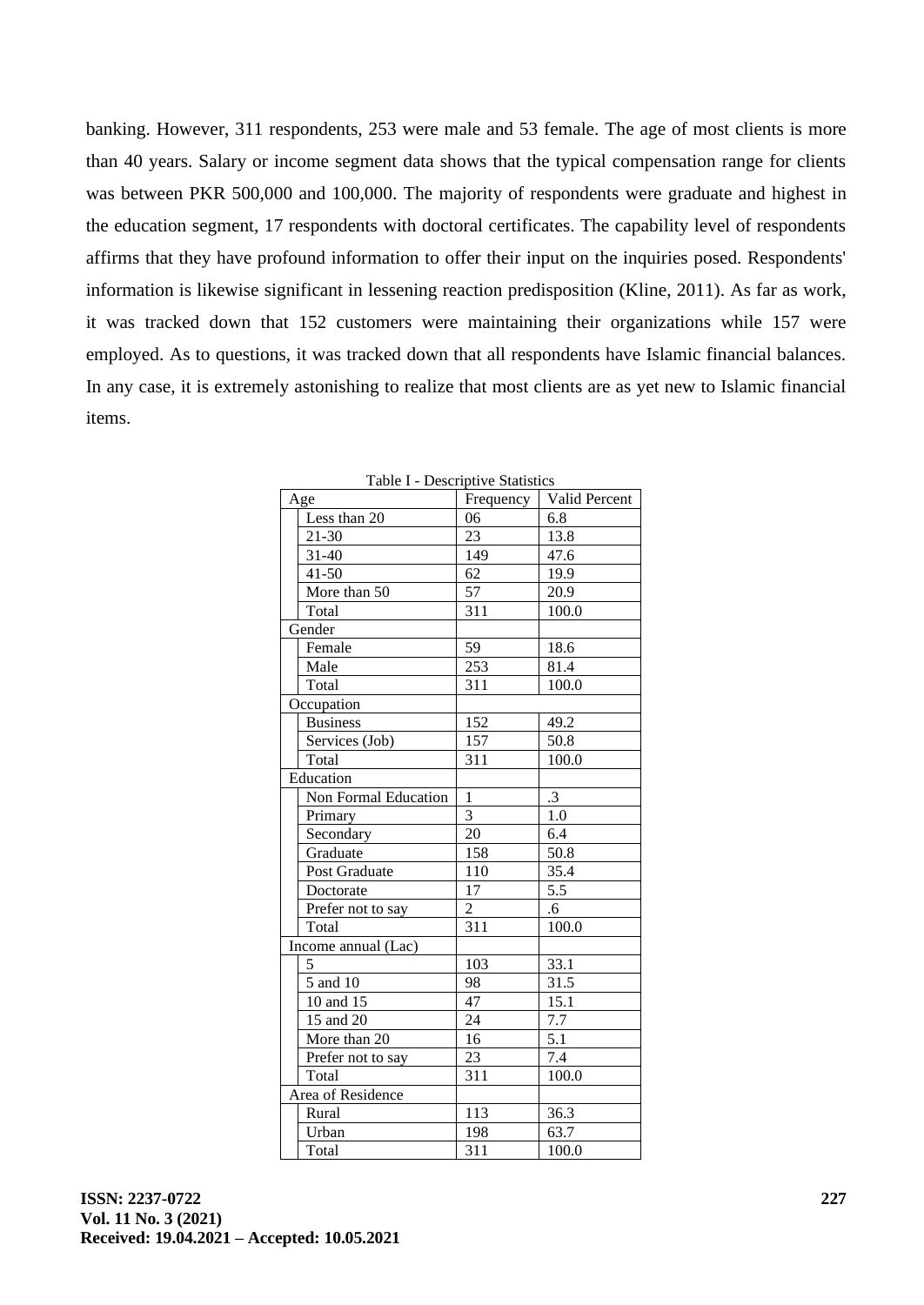# **4.2. Regression Analysis**

In the examination of the structural model used in this research, the direct influence of Islamic financial literacy, perceived behavioral control, SN, and risk perception on AIB was evaluated. However, a technique is needed to analyze the hypothesis. Structural equation modeling (SEM) was used to analyze the hypothesis used in this study. SEM is a very useful technique to evaluate such kinds of studies and gives exact values of regression results to determine the appropriate patterns of relationship and hypothesis used to evaluate (Byrne, 2013; Panigrahi et al., 2018). SEM examines the specified model and gives completes results with direct effects with hypothesis developed. However, seven questions are asked about demographics. Questions concerning Islamic financial literacy (17), Subjective norms (05), Risk perception (04), Perceived behavioral control (03) and adoption of Islamic banking (05) adopted from the studies of (Albaity & Rehman, 2019: Jaffar & Musa, 2016: Allgood & Walstad 2016: Jaffar & Musa, 2016: Mahmood, 2019: Mahmood et al 2017), respectively.

After removing the non-significant items from variables, the relevant file integrity assessment shows that the model has successfully adapted the information ( $\chi$ 2 = 657,212, df = 539, P = 0.000). CFI is 0.966. TLI is also normal at 0.969. The RMSEA value is 0.021 and the  $\chi$ 2 / df value is 1.181. Given the integrity assessment of the relevant lists, including normalized chi-square values, the latter model appears to be explosively different from the previous model. The results show that there is a positive influence of Islamic financial literacy on the adoption of Islamic banking ( $\beta = 0.106$ , P = 0.002) and it was also found that Risk perception has not influence Islamic banking adoption ( $\beta$  = 0.061, P = 0.301) and SN ( $\beta$  = 0.234, P = 0.000) was also having a significant influence on behavioral AIB. Moreover PBC also influence AIB ( $\beta = 0.273$ , P = 0.000). Additionally, after examined the significant standard regression weights of all structures and objects, a double-squared correlation of 0.67 (67%) was found, which is strong and significant. From the results of the model mentioned again in the figure, it is finally seen that CFI (0.9) (acceptable) and RMSEA <0.08 are appropriate (Hooper et al., 2008). This shows that the measurement model fits the data (Anderson and Fornell, 1994). So overall the model is just right.

| <b>Hypothesis</b> | Relationship |  |            | ES.   | S.E   | C.R   | D         | Results       |
|-------------------|--------------|--|------------|-------|-------|-------|-----------|---------------|
| H <sub>4</sub>    | AIB          |  | <b>PBC</b> |       | 0.066 | 4.133 | ***       | Supported     |
| H2                | AIB          |  | RP         | 0.061 | 0.059 | .034  | 0.301     | Not supported |
| H <sub>3</sub>    | AIB          |  | SN         | 0.234 | 0.047 | 4.974 | ***       | Supported     |
| H <sub>1</sub>    | AIB          |  | ſFJ        |       |       |       | $0.002\,$ | Supported     |

Table II - Hypothesis Testing Results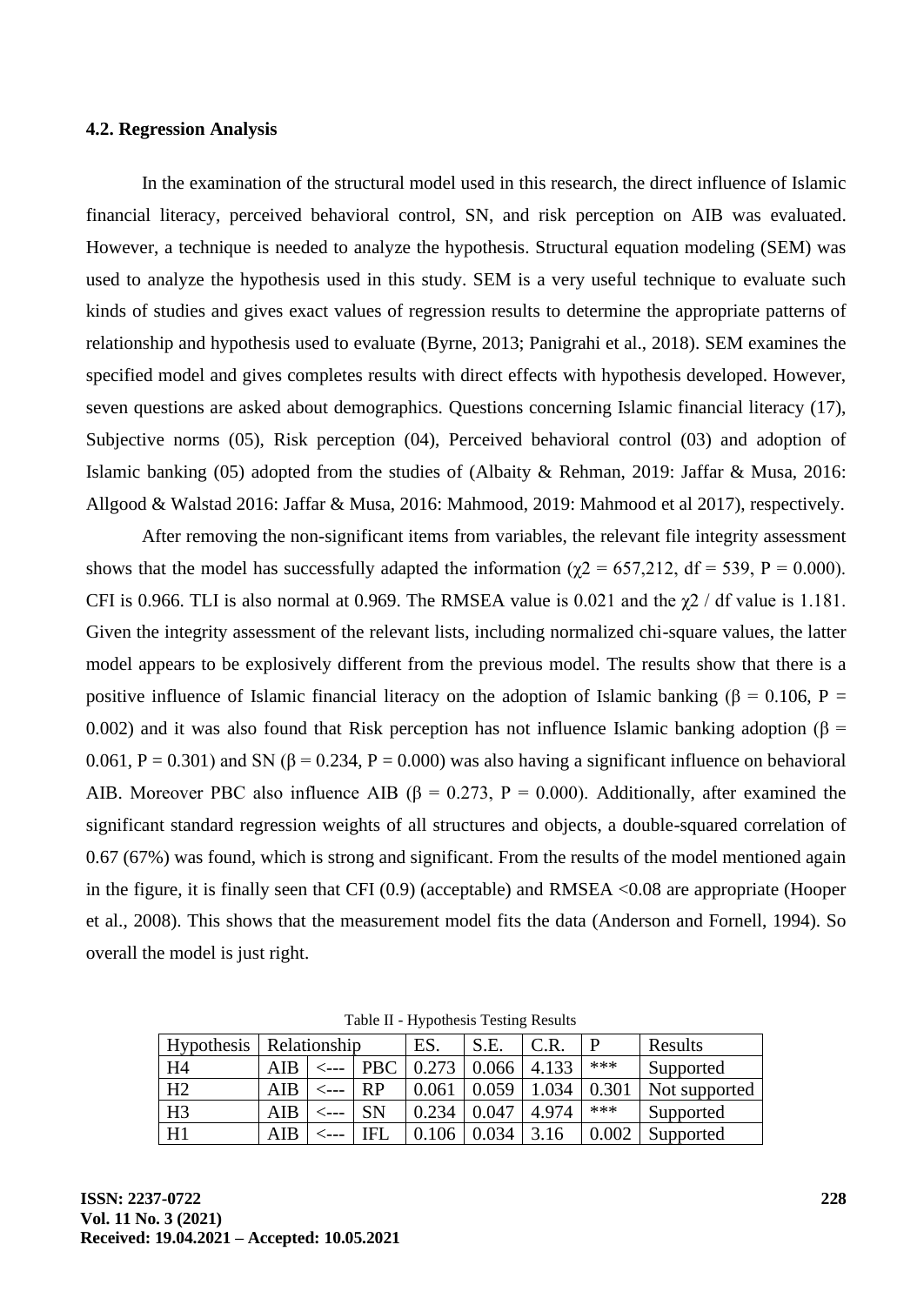## **5. Discussion & Conclusion**

This study was conducted to understand the influence of IFL, SN, PBC, and risk perception on adoption of the Islamic banking evidence from Pakistan. Taking a theoretical guide, four predictions were tested and determine their impact on AIB. The results reveal that the entire selected hypothesis had a significant impact on the adoption of Islamic banks without one assumption. In addition, all hypotheses were used in this study to find the relationship with AIB, and dire need to address the results of the hypothesis. The first hypothesis developed is that high IFL has a direct impact on the adoption of Islamic banking. The findings of this study support experimental judgment. However, if an Islamic banking account holder has a good knowledge of Islamic finance he must perform better decision making. The results are consistent with the prior study (Zaman et al., 2017). IFL has an important indicator that influences AIB and plays a better role to select services of Islamic products (Gopi & Ramayah, 2007). The Second Hypothesis that understanding the risks has a positive impact on AIB. The results reveal that there is no positive influence of AIB on risk perception. The results showed compliance with previous documents (Ali &Jama, 2016, Amin et al., 2016, Razak & Abduh, 2012) which set out the positive relationship of practices under the AIB. This means that the opinion of potential buyers close to the potential buyer is also important to accept Islamic banks. The practices below can be promoted if the people who are important to the consumer agree to the acceptance of Islamic banks. The fourth hypothesis that is PBC has a significant impact on AIB. The result proved that there is a good relationship between AIB and PBC. The results are consistent with (Albashir et al., 2018). PBC involves the acceptance of Islamic banks because when people perceived good behavior increases the value of adoption in Pakistan.

This study finds that Islamic financial literacy, SN, behavior control and risk perception are very important measures for the adoption of Islamic banking in Pakistan. However, questions arise every day in Pakistan and the adoption rate of Islamic banking is low. The community is independent and lacks knowledge about Islamic financial products such as musharkah, mudarabah, the main product of sharia banking, and also lacks information about other sharia banking products. Islamic banking service providers fail to achieve the goal of adoption of Islamic banking products. Moreover, to improve the adoption rate in Pakistan many steps must to be taken. Firstly, Islamic banks should be started the desk in banks or knowledge campaigns of bank account holders and needs to provide information about Islamic banking products. Islamic baking should also need to start campaign in social media as well as in advertisement in news papers. When individuals have knowledge and specific information towards Islamic banking products adoption rate must be increased. Second,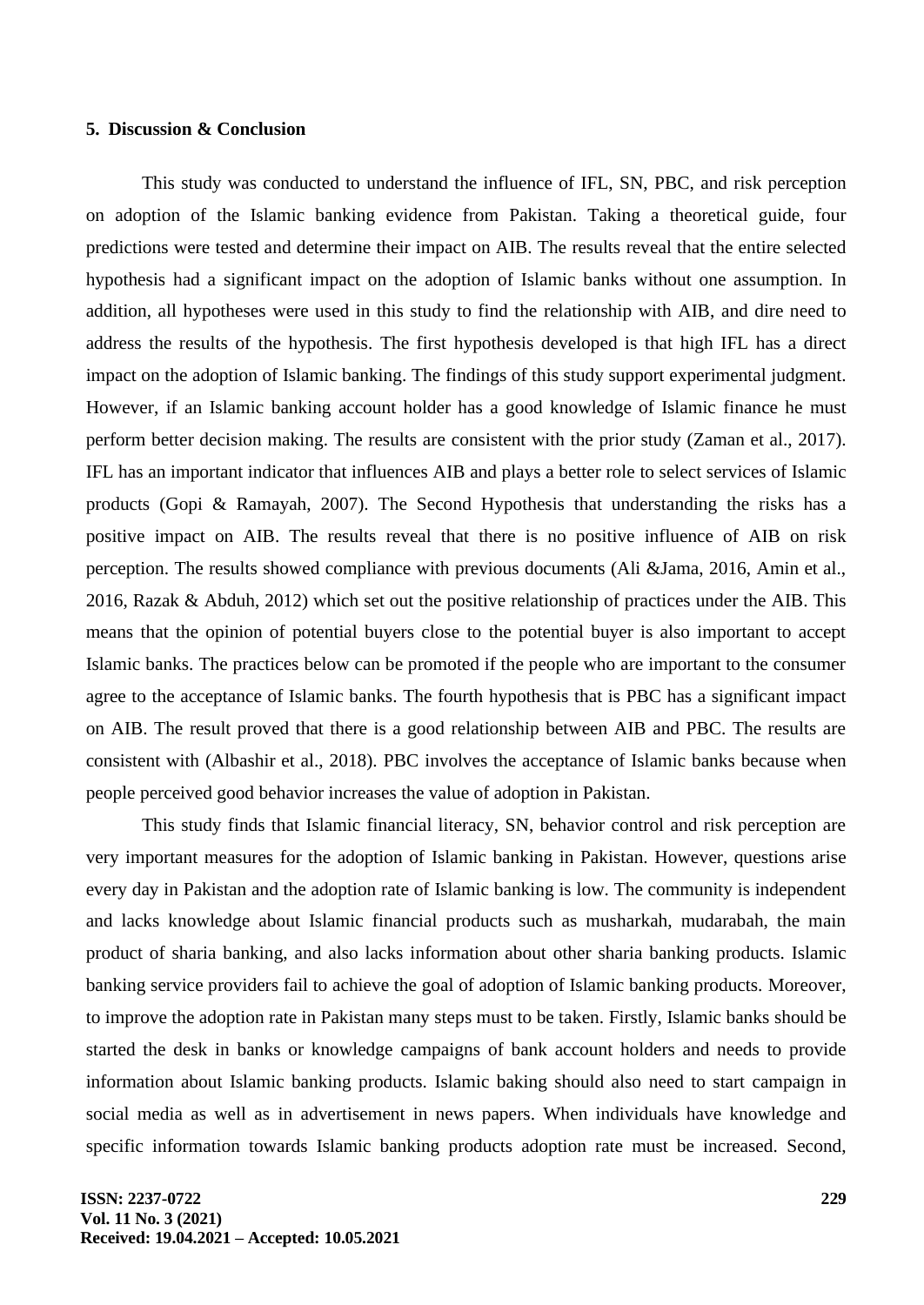Islamic banks much need to provide the standard and most important values to the customers. When Islamic banks facilitates the customers well they will be also willing to join Islamic banking. Additionally, Islamic banks should provide banking services to facilitate the account holders that will create good will of Islamic banking.

Generally speaking, this study has a many interesting and innovative ideas and shows many relationships. Moreover, Islamic banks should need to be improved in the sense of reports and ethical behavior towards new customers. They can increase Islamic financial literacy, customer intention and behavior of an individual who wants to adopt Islamic financing. Islamic banking representative, who wants to increase the rate of adoption, should work on perceived risk, norms and values. When customers know about low-risk facility they must be change behavior towards Islamic banking. A positive behavior can be increased by starting awareness campaigns through electronic media and spread information about sharia rules and regulations regarding adoption of Islamic banking in Pakistan. Future research on this topic by collecting city specific data or the amount of data could also be increased or by changing the states. In addition, the theory of planned behavior is used in this study because there is certain factor named perceived behavior. The theory can be modified with certain models and variables that will be used in further research. Research using SEM techniques can be modified into future research techniques.

# **References**

Albashir, W.A., Zainuddin, Y., & Panigrahi, S.K. (2018). The Acceptance of Islamic Banking Products in Libya : A Theory of Planned Behavior Approach. *International Journal of Economics and Financial Issues, 8*(3), 105–111.

Anom. (2016). Social Influence in Predicting Islamic Banking Acceptance: Evidence from Morocco. 2(2), 42–56. https://doi.org/10.5281/zenodo.4641472

Anthony Mariadas, P., & Murthy, U. (2017). Factors Influencing the Adoption of Islamic Banking in Malaysia. *International Journal of Business and Management, 12*(11), 187. https://doi.org/10.5539/ijbm.v12n11p187

Hussain, S., Rehman, K.U., Maqbool, A., Rehman, S.U., & Ali, M.A. (2021). The Impact of E-Satisfaction, Personality Traits, Religiosity and Locus of Control on Investor's Decision Making with Mediating Role of Financial Behavior and E -Loyalty, 10(2), 2707–2723.

Jaffar, M.A., & Musa, R. (2016). Determinants of Attitude and Intention towards Islamic Financing Adoption among Non-Users. *Procedia Economics and Finance, 37*(16), 227–233. https://doi.org/10.1016/s2212-5671(16)30118-6

Mahmood, A. (2019). Islamic Banks' Financing and Employment Generation: The Case of Punjab, Pakistan. *Journal of Islamic Business and Management (JIBM), 9*(1), 217–228. https://doi.org/10.26501/jibm/2019.0901-014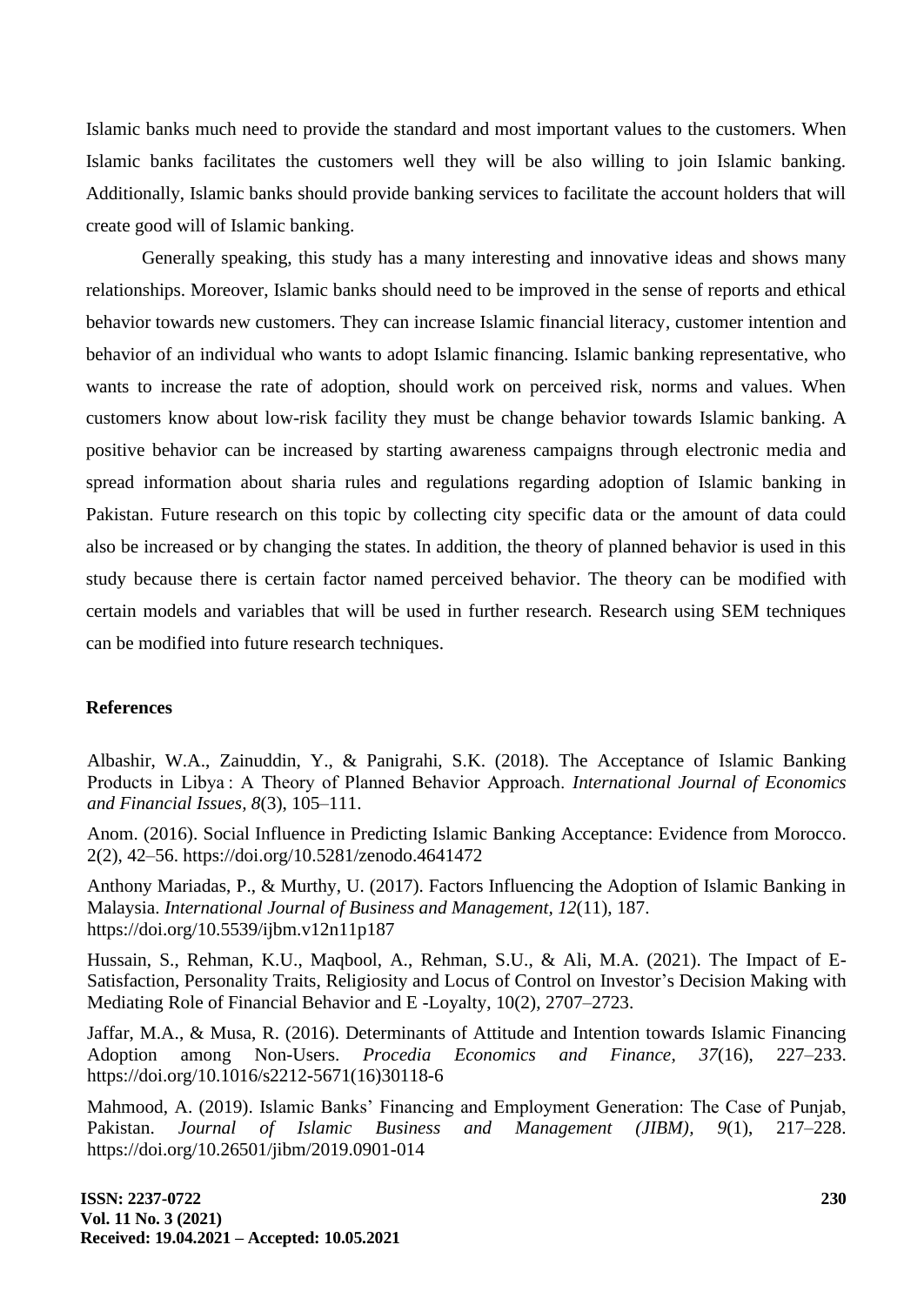Rehman, A. (2020). Contemporary Issues - Published Book (Issue January 2019).

Sudarsono, H., Tumewang, Y.K., & Kholid, M.N. (2021). Customer Adoption of Islamic Banking Services: Empirical Evidence from Indonesia. *Journal of Asian Finance, Economics and Business, 8*(3), 1193–1204. https://doi.org/10.13106/jafeb.2021.vol8.no3.1193

Zaman, Z., Mehmood, B., Aftab, R., Shahid, M., & Ameen, Y. (2017). Role of Islamic Financial Literacy in the Adoption of Islamic Banking Services: An Empirical Evidence from Lahore, Pakistan. *Journal of Islamic Business and Management (JIBM), 7*(2), 230–247. https://doi.org/10.26501/jibm/2017.0702-006

Atkinson, A., & Messy, F.A. (2011). *Assessing financial literacy in 12 countries: An OECD Pilot Exercise.*

Majeed, M.T., &Zainab, A. (2017). How Islamic is Islamic banking in Pakistan? *International Journal of Islamic and Middle Eastern Finance and Management.*

Tara, N., Irshad, M., Khan, M.R., Yamin, M., & Rizwan, M. (2014). Factors influencing adoption of Islamic banking: A study from Pakistan. *Journal of Public Administration and Governance, 4*(3), 352-367.

Sulaiman, A.N., & Datin, J.M. (2013). Introduction to history of Islamic banking in Malaysia. *Humanomics, 29*(2), 80-87.

Razak, D.A., Mohammed, M.O., & Taib, F.M. (2008). Consumers' acceptance on Islamic home financing: empirical evidence on BaiB ithaman Ajil (BBA) in Malaysia. *In IIUM International Accounting Conference IV,* 1-22.

Amin, H., Rahman, A.R.A., Sondoh, S.L., &Hwa, A.M.C. (2011). Determinants of customers' intention to use Islamic personal financing: The case of Malaysian Islamic banks. *Journal of Islamic Accounting and Business Research.*

Kaawaase, T.K., & Nalukwago, L. (2017). Religiosity and Islamic banking in Uganda.

Lujja, S., Mohammad, M.O., & Hassan, R. (2016). Modelling public behavioral intention to adopt Islamic banking in Uganda. *International Journal of Islamic and Middle Eastern Finance and Management.*

Tara, N., Irshad, M., Khan, M.R., Yamin, M., & Rizwan, M. (2014). Factors influencing adoption of Islamic banking: A study from Pakistan. *Journal of Public Administration and Governance, 4*(3), 352-367.

Saad, N.M. (2012). Comparative analysis of customer satisfaction on Islamic and conventional banks in Malaysia. *Asian social science, 8*(1), 73.

Antara, P.M., Musa, R., & Hassan, F. (2016). Bridging Islamic financial literacy and halal literacy: the way forward in halal ecosystem. *Procedia Economics and Finance, 37,* 196-202.

Alam, A., Azam, M., Abdullah, A.B., Malik, I.A., Khan, A., Hamzah, T.A.A.T., & Zaman, K. (2015). Environmental quality indicators and financial development in Malaysia: unity in diversity. *Environmental Science and Pollution Research, 22*(11), 8392-8404.

Rahim, S.H.A., Rashid, R.A., &Hamed, A.B. (2016). Islamic financial literacy and its determinants among university students: An exploratory factor analysis. *International Journal of Economics and Financial Issues, 6*(7S).

Mahdzan, N.S., Zainudin, R., & Au, S.F. (2017). The adoption of Islamic banking services in Malaysia. *Journal of Islamic Marketing.*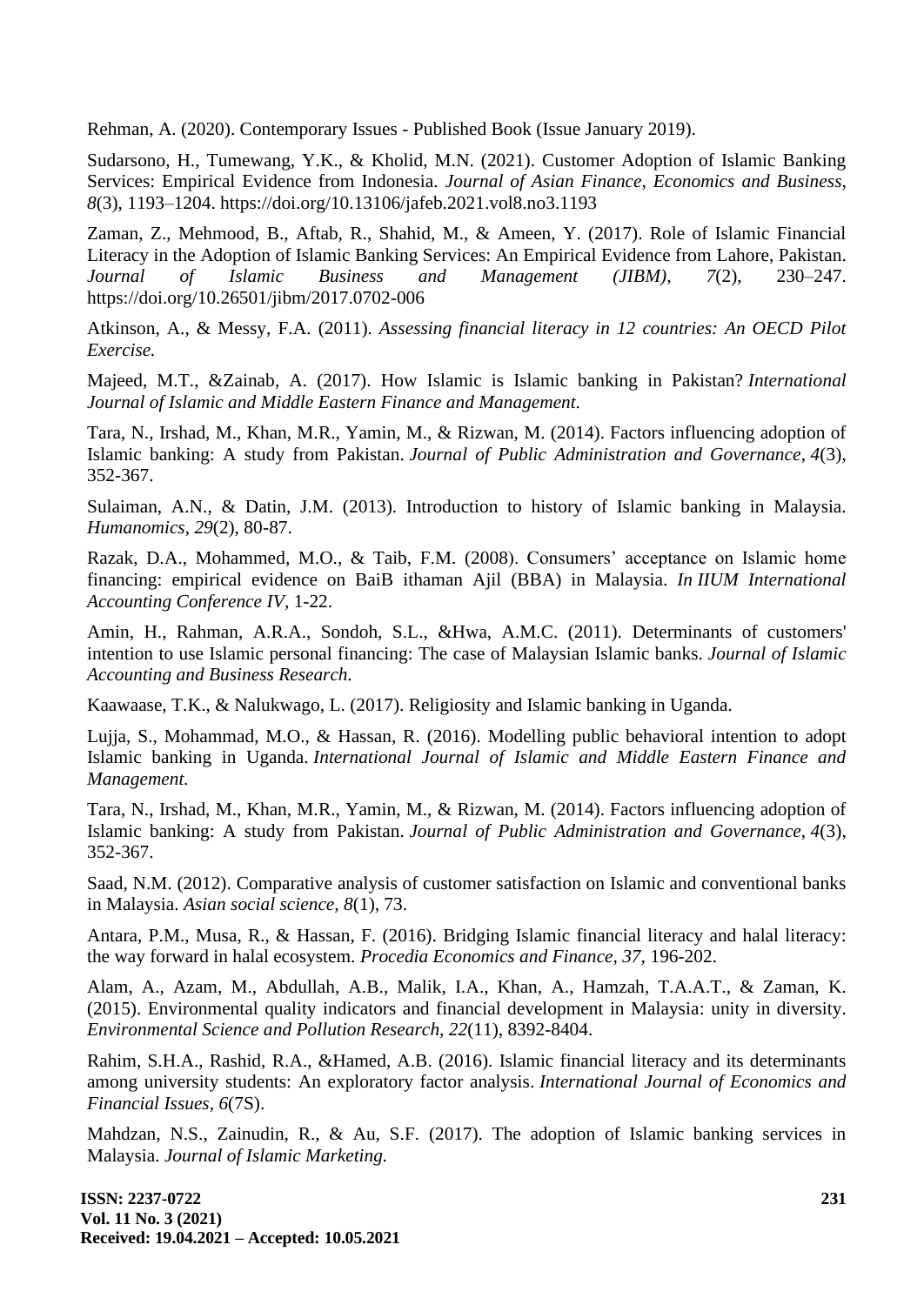Arora, S., & Marwaha, K. (2014). Variables influencing preferences for stocks (high risk investment) vis-à-vis fixed deposits (low-risk investment): A comparative study. *International Journal of Law and Management.*

Yusuff, N., & Mansor, F. (2016). Proposed model for the factors influencing Muslim investors in choosing Islamic unit trust funds. *Journal of Global Business and Social Entrepreneurship, 1*(2), 113-120.

Noussair, C.N., Trautmann, S.T., Van de Kuilen, G., &Vellekoop, N. (2013). Risk aversion and religion. *Journal of Risk and Uncertainty, 47*(2), 165-183.

Rajan, S., & Santhakumar, S. (2018). Diffusion of crisis signals across the world: evidence from subprime crisis of 2008-2009. *International Journal of Emerging Markets.*

Yahaya, S., Yusoff, W.S.B.W., Idris, A.F.B., & Haji-Othman, Y. (2014). Conceptual framework for adoption of Islamic banking in Nigeria: the role of customer involvement. *European Journal of Business and Management, 6*(30), 11-24.

Fishbein, M., &Ajzen, I. (1977). *Belief, attitude, intention, and behavior: An introduction to theory and research.*

Echchabi, A., & Aziz, H. A. (2012). The relationship between religiosity and customers' adoption of Islamic banking services in Morocco. *Contemporary Business Studies,* 25.

Siang, L.C., &Weng, L.K. (2011, October). Factors affecting non-Muslim consumers towards intention to use Islamic banking products and services*. In Las Vegas International Academic Conference,* 15-17.

Amin, H. (2012). Patronage factors of Malaysian local customers toward Islamic credit cards. *Management Research Review.*

Ejye Omar, O., & Owusu-Frimpong, N. (2007). Life insurance in Nigeria: An application of the theory of reasoned action to consumers' attitudes and purchase intention. *The Service Industries Journal, 27*(7), 963-976.

Juwaheer, T.D., Pudaruth, S., &Noyaux, M.M.E. (2012). Analysing the impact of green marketing strategies on consumer purchasing patterns in Mauritius. *World Journal of Entrepreneurship, Management and Sustainable Development.*

Abduh, M., & Abdul Razak, D. (2012). Customers' attitude towards diminishing partnership home financing in Islamic banking. *American Journal of Applied Science, 9*(4), 593-599.

Husin, M.M., & AbRahman, A. (2016). Do Muslims intend to participate in Islamic insurance? *Journal of Islamic Accounting and Business Research.*

Ajzen, I. (2002). Perceived behavioral control, self-efficacy, locus of control, and the theory of planned behavior 1. *Journal of applied social psychology, 32*(4), 665-683.

Conner, M., &Armitage, C.J. (1998). Extending the theory of planned behavior: A review and avenues for further research. *Journal of applied social psychology, 28*(15), 1429-1464.

YU, J., & Dai, Y. (2012). Energy Politics and Security Concepts from Multidimensional Perspectives. *Journal of Middle Eastern and Islamic Studies (in Asia), 6*(4), 91-120.

Vikineswary, S., Abdullah, N., Renuvathani, M., Sekaran, M., Pandey, A., & Jones, E.B.G. (2006). Productivity of laccase in solid substrate fermentation of selected agro-residues by Pycnoporussan guineus. *Bioresource technology, 97*(1), 171-177.